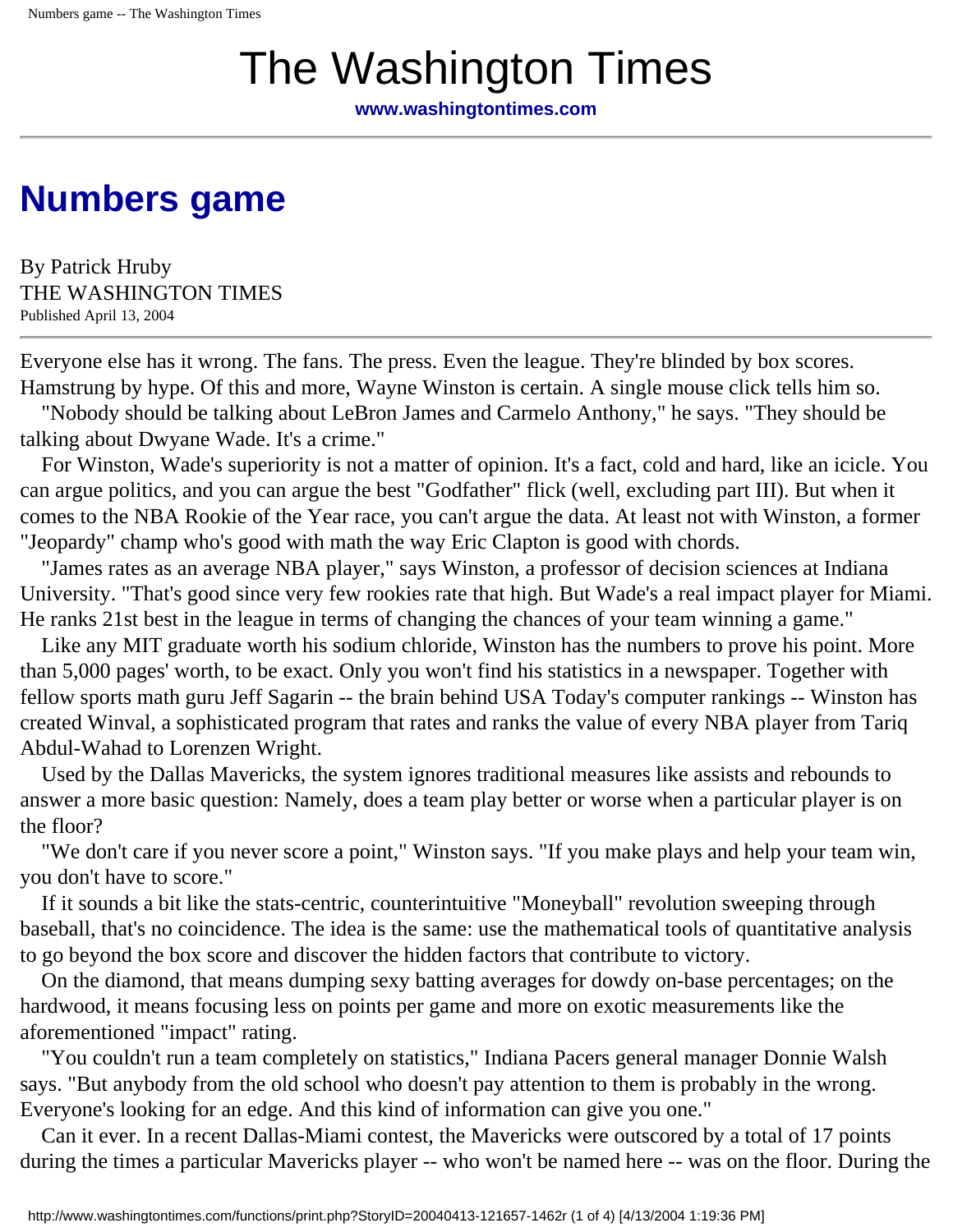times that same player sat on the bench, the Mavericks were a cumulative plus-16.

The Heat won the game by a point.

 "That's important information, but you wouldn't know it because the guy came in and out eight or nine times," Winston says. "The game moves so fast that unless you have somebody tabulating this and analyzing it properly, you're just not going to know. A lot of coaches think they know more than they do."

 Four years ago, Winston took his son on a spring break trip to Dallas. Sitting in some choice seats at a Pacers-Mavericks game, they ran into Dallas owner Mark Cuban, a former student in Winston's statistics class.

"We shook hands," Winston says. "He asked me, 'Do you have any way to make the Mavs better?' "

 As he unwound in a hotel pool the next day, Winston had an epiphany: If entire teams could be rated and compared, then why not individual NBA players?

 Winston ran the concept by Sagarin, a close friend since their days as fellow MIT undergraduate math majors. They settled on a variation of hockey's plus-minus system, in which players are judged by how well their team plays while they are in the game.

In the NHL, for instance, a player who is on the ice when his team tallies a goal earns a rating of  $+1$ ; if the team yields a score, that same player would receive a -1 mark.

 "Basketball's a team sport, and lots of things aren't tracked," Winston says. "Like taking the charge, going through a screen, tipping a ball to your teammate, saving a ball from going out of bounds. That's where our system comes in. All these little things should translate into points."

 One problem: Traditional plus-minus systems tend to overrate average players on good teams and underrate good players on lousy ones. After all, a zero plus-minus rating on the Los Angeles Lakers is not the same as a zero rating on the Los Angeles Clippers, mostly because one team has Kobe Bryant and Shaquille O'Neal and the other has Marko Jaric and Chris Kaman.

 To compensate, Winval's ratings are weighted to take into account every other player on the floor. For every time segment a player is in a game, the system tracks the other nine players on the floor, the length of the segment and the score at the start and end of the segment.

 The result of all that math? Rankings that sometimes refute conventional NBA wisdom. High-scoring players like Vince Carter, Dirk Nowitzki and likely MVP winner Kevin Garnett are among Winval's top 10. But so is San Antonio's Bruce Bowen, an unsung defensive specialist who averages just 6.8 points a game.

 On offense, Bowen makes the defending league champs less than a point a game better than an average NBA player. On defense, however, the Spurs are 10 points a game stingier with Bowen on the floor.

Sacramento's Brad Miller and Denver's Nene fare well for similar reasons, while the Nuggets'

Anthony, the Kings' Mike Bibby and New York's Stephon Marbury rate lower than you might expect.

 "Marbury's one of the top 10 players on offense," Winston says. "Everybody thinks this guy is a great player. But when he's on defense, he gives it all back."

 Before every Dallas game, Winston and Sagarin sift through a 38,000-row spreadsheet of raw data, then send a customized scouting report to Mavericks assistant coach Brian Dameris. Each report contains a list of hot and cold players for each squad, drawn from individual Winval ratings over the previous five games.

 Two weeks ago, for example, Golden State's Mickael Pietrus ranked as the league's third-hottest player; not coincidentally, the seldom-used rookie averaged 14.2 points and 30.3 minutes over a six-game stretch, far better than his season averages of 4.7 points and 13.3 minutes.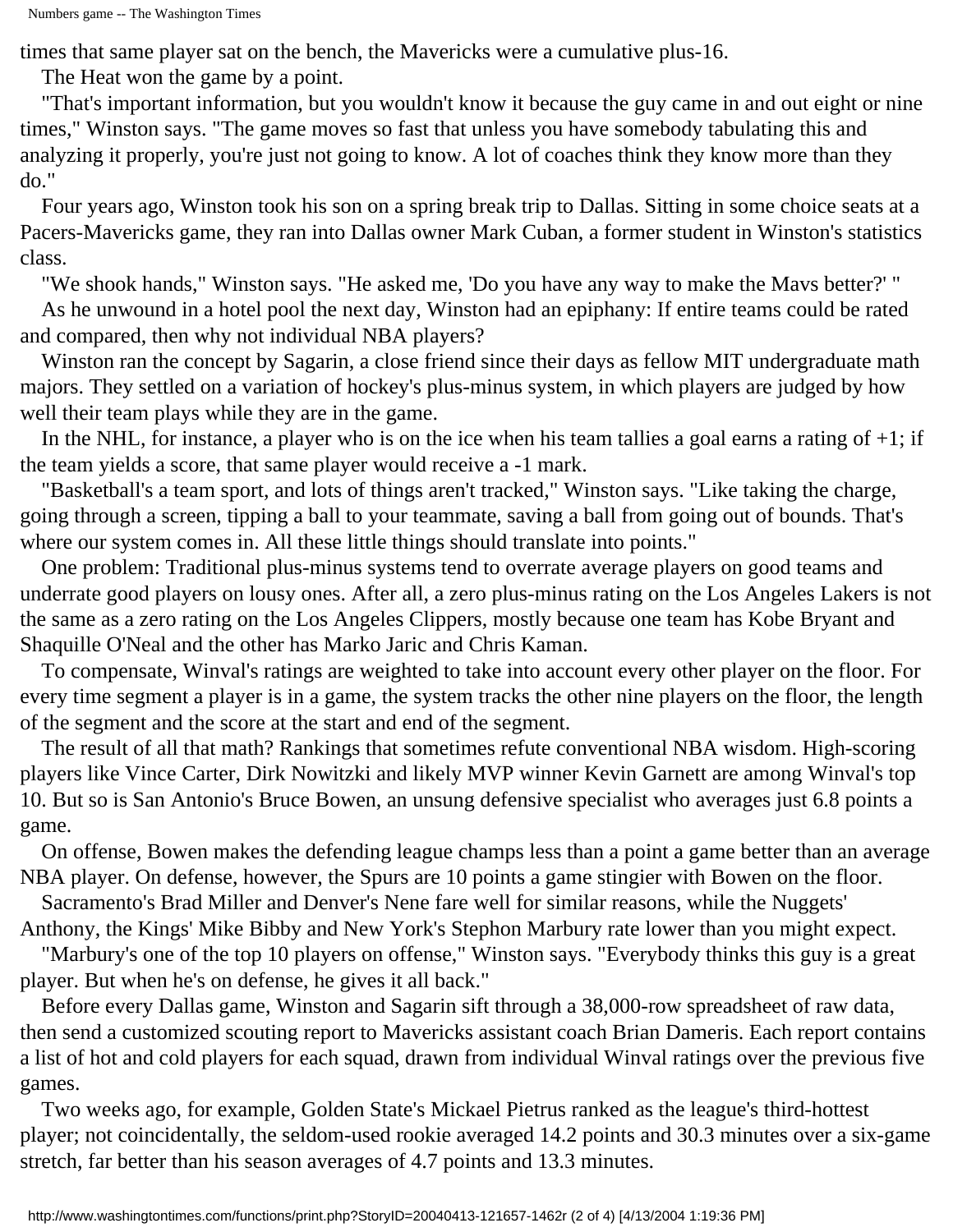Had the Mavericks played the Warriors, the Mavericks would have known to give Pietrus extra defensive attention. Conversely, cold ratings can tip Dallas off to struggling or injured opponents.

 A few years back, Winston couldn't figure out why Jason Kidd's normally stellar rating had taken an abrupt nosedive. It later came out the All-Star guard had been involved in a domestic altercation with his wife.

 "DeShawn Stevenson, on Utah last year, his rating was really bad for two weeks," Winston says. "The next week, I found out he was suspended from the team. So we can spot these guys having problems. We don't know if they're marital, psychological, injuries. But if a guy starts playing [bad], we know it. And the Mavs go at him."

 Of particular use to the Dallas coaching staff is Winval's "lineup calculator," a software tool that measures the effectiveness of various player combinations on a game-to-game, weekly and season-long basis.

 According to the system, Nowitzki and Eduardo Najera make up one of the Mavericks' top frontcourt pairings, while an on-floor five of Nowitzki, Michael Finley, Steve Nash, Antoine Walker and Scott Williams is 25 points better than an average NBA lineup per 48 minutes.

 During last year's playoffs, Winval indicated Shawn Bradley was more effective facing Portland than Sacramento. The Dallas center started six first-round games against the Blazers but played sparingly vs. the Kings in the conference semifinals.

 "If you're a coach and you're watching the game, you might not pick all that up," says Seattle SuperSonics assistant general manager Rich Cho, a former Winval user. "After the game, you might look at the box score and see a player has good stats. But it's hard to correlate that with who he was on the floor with."

 Last summer, Winston and Sagarin met with Walsh, whose Pacers were upset by Boston in the first round of the playoffs. In splitting the first two games of that series, Indiana fielded a particular lineup that had a plus rating of nearly 50.

Over the next three games, however, that lineup barely played.

"When we showed that to Donnie, his eyebrows nearly flew off his forehead," Sagarin says.

 Though Walsh was intrigued, then-coach Isiah Thomas expressed little interest in the system. Cuban says he's often mocked for using Winval. Cho notes that veteran scouts and coaches aren't always comfortable with new school number-crunching.

 "People see it as some kind of threat to the old school way of thinking," Walsh says. "I don't see it that way. I think one helps the other. It's a digital world."

 Like any mathematical model rooted in human behavior, Winval has its limits. Highly rated players can suffer bad stretches (Winston calls it the "girlfriend" factor). Trades often produce significant rating fluctuations.

 Winston says he can predict a player's future rating within four points but only about 60 percent of the time -- not good enough for Cuban, who has used the system to help evaluate roster moves.

 "The information is a good reference point, but unlike 'Moneyball,' where there are definable variables that enable a team to select players wisely, there are no such variables identified yet in basketball," Cuban says. "Personally, I think it's because we don't collect the right data."

 Still, Cuban is happy to pay for use of the system, which can cost up to \$30,000 a month. The Mavericks also track referee tendencies -- and not simply as part of the owner's ongoing effort to make league officials more consistent and accountable.

"Jermaine O'Neal leads the league in offensive fouls," Winston says. "If you have three refs on the